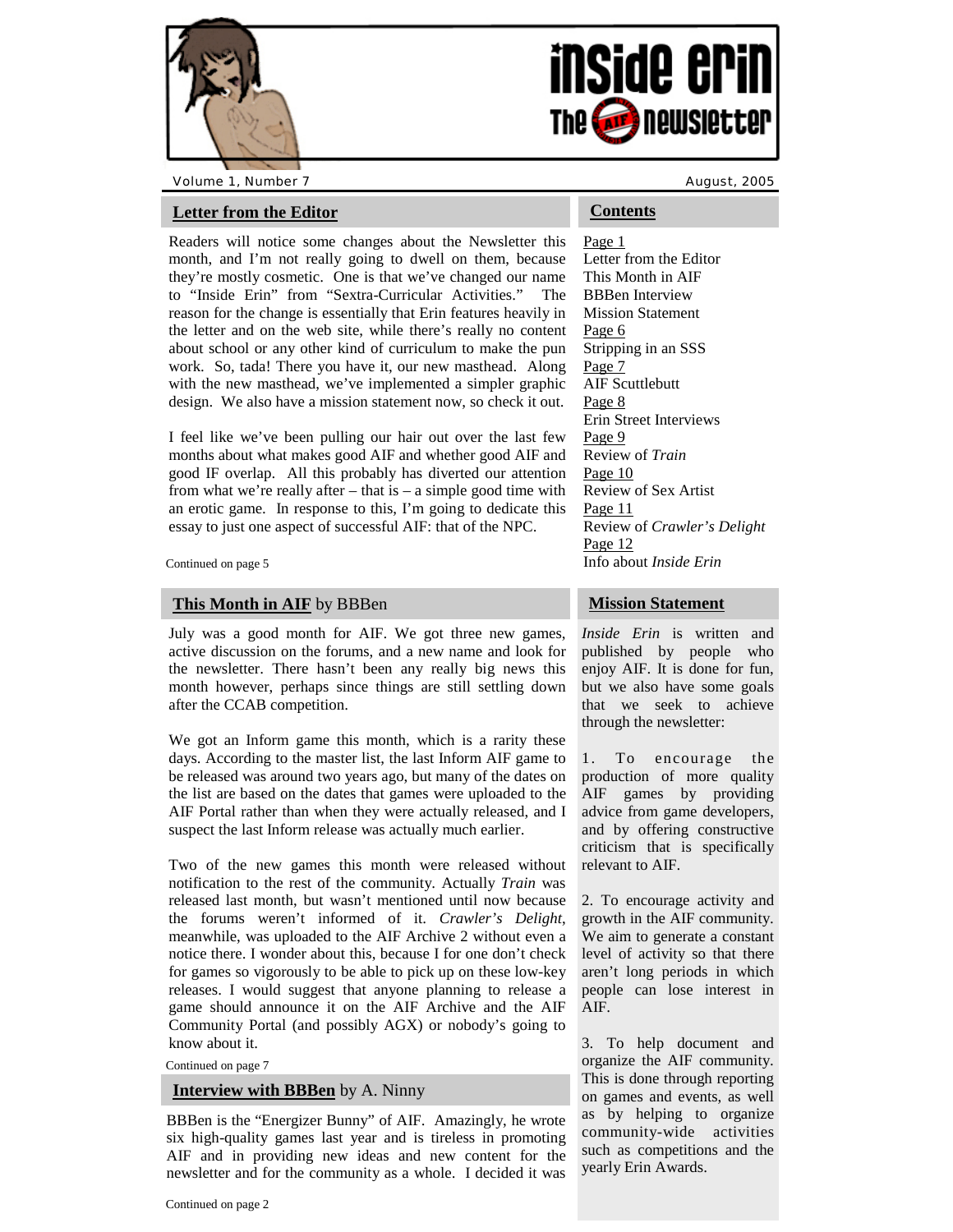high time to find out just what makes him tick. So to start out, I asked him just that.

**BBB:** Partly it's the pseudonym. In case you hadn't guessed, BBBen is not my real name. I am a young man, and I really wanted to get some writing experience, but actually sitting down and writing is hard. I found that AIF was for starters a really fun thing to write (interactive sex scenes!), but also that since I was writing under an assumed identity, it was extremely liberating. Hence I was able to write what I wanted to write in a much more casual way without being constrained by my own inhibitions. I'm very grateful for the interest and support I've received from the community by the way, as I feel like I've learned an enormous amount about writing since the end of 2003.

Another point is that obviously I like to write, and writers like to be read. The AIF community, while not huge, does actually read the prose I put out there, which is a hard thing to make happen under normal circumstances. AIF may not have the respectability of non-pornographic fiction and it may not have the sheer volume content the erotica has, but I can think of few mediums that are more exciting than interactive sexual text games, and as a consequence the audience tends to appreciate most of the content out there.

## **AN: So, what is the significance of the pseudonym?**

**BBB:** Well, the name in itself doesn't mean anything really. I just needed a five letter name for a site called CHYOO, which is a choose-your-own-adventure erotic fiction site that I wrote a little bit for before starting to write AIF. Still, that very meaninglessness is what I like. I enjoy writing more or less anonymously.

# **AN: I've described you in the past as being an idea man: someone with lots of good suggestions for improving the community. In fact, this newsletter could be said to be your brainchild. Where does all this creative energy come from and what else do you have up your sleeve?**

**BBB:** I could also describe myself as a bit of a meddler, who is always telling people what to do and not accomplishing very much myself, but let's go with your description because it's nicer. Really, I'm probably just lazy and fussy. I tend to spend a lot of time thinking about stuff without getting much done, and I like things to be perfect, provided it doesn't make too much work for me.

I also think that in the AIF community in particular we have had a lot of wasted potential. There have been plenty of little articles and reviews floating around intermittently in the community even without a formal forum for them, so why not put them together in a newsletter?

Thankfully, other people have actually followed through on some of the stuff that I just talked about. When I thought it would be really great to have a new AIF Portal (not that I was the only one saying it), Matrix Mole came up with the server space. Later the Masterlist and the new AIF Community Portal were developed by other productive people.

I have a few ideas about collective writing projects that will probably never get off the ground, such as the Virtual Erin idea that I was working on a while back that would be so large as to require lots of authors. I'd also really like to hold a mini-comp in which all the entries are tied together by one common thread, like for instance that they are all held in the Green Hotel and include the theme of Avarice, or they're all about the amoral, millionaire playboy, Randy Gunn. However, this is probably never going to happen, as there just aren't enough authors in the community. Still, I can dream.

Another thing I've been bringing up lately is that now we have so much in the way of resources, we could actually use more people around. I'm not 100% sure how to get more people in, but I have been trying to find some way to draw in people from the much larger erotica community, that is, writers of non-interactive sexual fiction. I think there would be an appreciable number of erotica writers who would love the chance to make an interactive story on one of the easier writing platforms like ADRIFT.

**AN: You are one of the only authors who has used the same cast of characters in more than two or three games (OEJ's Sam Shooter cast is the primary exception). How do you feel that re-using the same characters affects the creation process?** 

**BBB:** Initially I really got a kick out of the idea of showing that Janey, Lin and Debbie, these three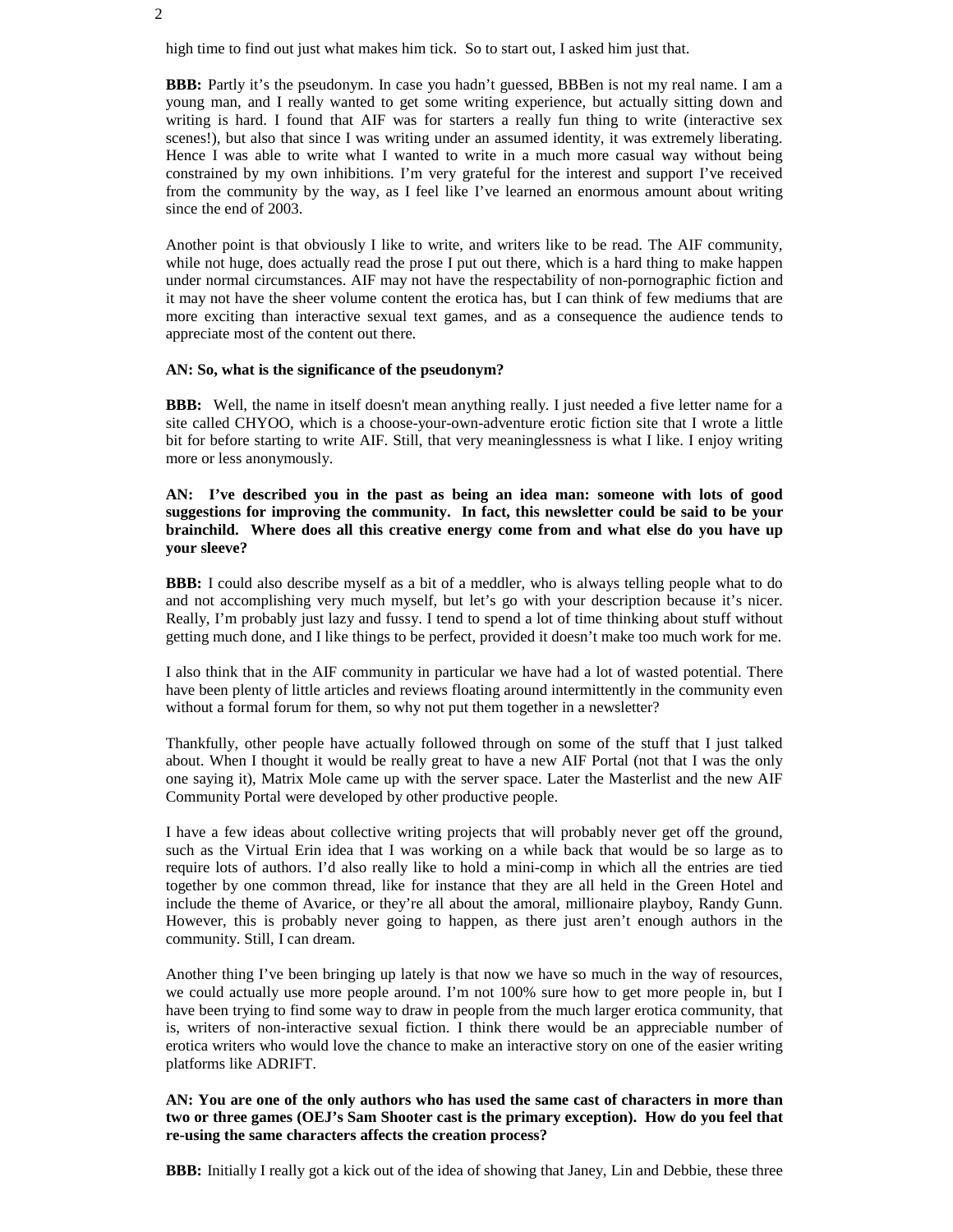hot girls, would actually live a life with the main character where they were effectively all his girlfriends. It's a bit of a lame fantasy I know, but I found the idea of making these characters less disposable than the usual AIF girls really cool.

Having repeat appearances by characters gives the opportunity for character development, which in some cases I really enjoyed. Two scenes come to mind as examples of this: Debbie shows some vulnerability in CW1 (when she lets slip that she loves the player); and Lin starts to really come out of her shell over time and in CW2 with Diana, she takes the role of sexual 'teacher' that Debbie had taken with her in the Sleep Over.

It also exposes the strengths and weaknesses of specific characters in the story. I don't think I've managed to achieve what I wanted to achieve with Janey over the course of the series, but thankfully I still have the conclusion in which to wrap that up and I'm focusing on making that work this time around.

#### **AN: Does it become easier or more difficult to write them with each subsequent game?**

**BBB:** Definitely more difficult. To some extent it has to take away from the excitement of the scene to know we've already been here and done this. People talk about the difficulty of writing the "rub tits" tasks in yet another game, but try writing the "rub Lin's tits" tasks in yet another game and you'll really grasp the problem. I think the experience in handling characters over time has been very valuable however. It really makes me think about ways to make each encounter unique, so I'm not producing the same sex scenes with different names over and over again. I'm glad I did it, just don't count on me doing it ever again.

# **AN: In the** *Crossworlds/Normville* **series, the same main female NPC's all are featured in each of the games. The male PC is a generic 'fill-in-your-name.' Despite this, do you feel a distinct personality coming out in him? Do you wish you'd given him a name?**

**BBB:** In point of fact yes, there is a part of me that makes me want to have given him a name. In future projects of mine you may notice a tendency toward making similar but more fleshed out male PCs that do actually have names. Kenji from *Pervert Action Crisis* and Peter from *Nouveau Rich*, despite being different from each other will both be university students in their early twenties.

Over time I was inadvertently developing a character for the male PC. He feels to me a bit like many of the main characters in hentai games like *True Love* or *Runaway City*, if a few years older. He's earnest and fundamentally a nice guy, but he's a young man that does enjoy sex with lots and lots of girls. He's fairly confident but unassertive. Apart from that I'll leave it to the reader's imagination about what he's like.

I do still enjoy the ability to put my own name into an AIF game and pretend that it's me that can get three girls like Debbie, Janey and Lin all at once, however, so I don't regret it too much. I guess I had to develop the character a bit, because Janey wouldn't just fall in love with any idiot; there must be something a bit special about him.

## **AN: How do you feel these games would be different if you'd made the male PC a stronger character?**

**BBB:** Probably they would be a bit more like *Normville High*, in which the male PC is still unnamed, but where I think there is a clear personality evident. That was a case of designing a game where basically the players could effectively assume a character in a teen movie, rather than being themselves.

Making the main PC a developed character seems to me to be a trade off between good story telling and immersive fantasy. *Crossworlds* is all about fantasy, so I guess in the end it had to be an unnamed PC. Wait for CW4 if you want a clearer idea about what I mean when I say *Crossworlds* is all about fantasy.

## **AN: To carry over on a theme I raised in my editorial, can you tell us who the NPC's are or what in your life you draw on to render them?**

**BBB:** Some of them are pure fiction, others have been drawn from fiction, and others are somewhat based on real people. To illustrate, Lin is based on a real girl I knew in high-school. Debbie comes partially from a couple of different girls I knew in high school, but is mostly made up from scratch (unfortunately I never really knew her). Samantha in *Normville High* is drawn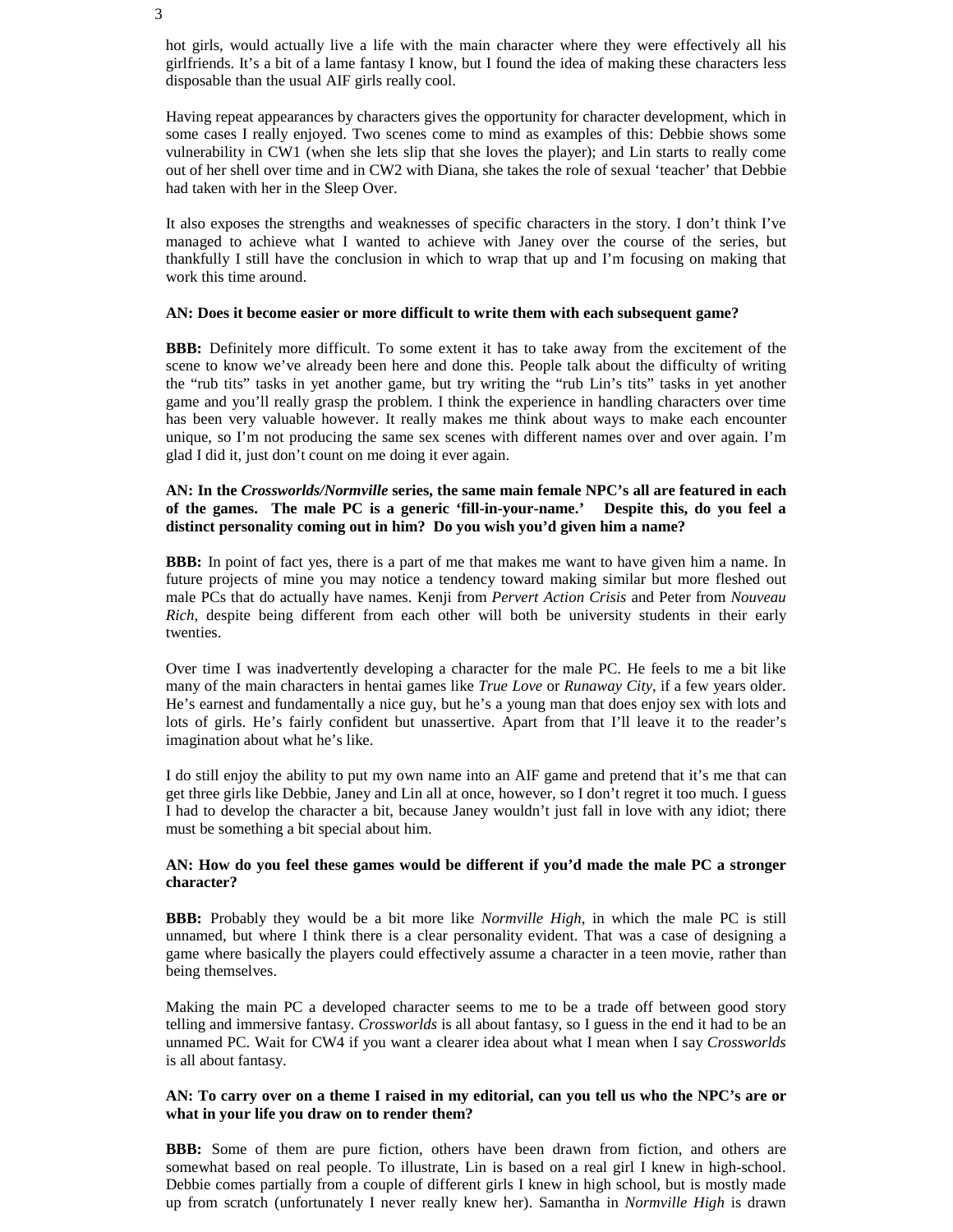from teen movie conventions. Princess Diana from CW2, despite her joke name, was based physically on a girl that I've seen pictures of on the internet, and Beatrix from CW3 was from an anime girl I've seen on the internet.

For CW4, apart from the established characters, I have one based on someone from real life, one complete fiction, one inspired by a girl I've seen on the internet, and another from some anime hentai stuff from the internet – so I guess you could say that there is a certain pattern in how I construct characters.

Working up characters in AIF obviously comes down to the question of "what turns you on?" and so it's a bit different from character development in other forms of fiction. I've generally restrained from writing about people I've been close to like old girlfriends, though I must admit that some of my characters in development have been inspired by more personal experiences.

## **AN: In** *Crossworlds Part 2 - The Flower Opens* **you designed some extremely intricate sex situations, I'm thinking especially of the one in which the male PC makes a telepathic connection with one of the female NPC's in order to participate in the scene.** *Crossworlds Part 3 – The Final Far Far Away Frontier* **didn't have anything so tricky. Were you worried that the audience would be disappointed you didn't up the ante on complexity as the series progressed?**

**BBB:** A little. There is a feeling of pressure that I have to make *Crossworlds* more impressive with each new installment, and I was very pleased with that scene and also a few other ideas in CW2. Writing CW2 was one of the most energetic periods of writing I've ever had, whereas CW3 really dragged and ended up taking much, much longer. I didn't have the same fire for CW3, and that probably shows.

## **AN: Do you have anything to equal or surpass that for the fourth installment?**

**BBB:** In terms of complexity, hmm... probably not. However, for CW4 I've been working on making everything richer and more detailed. I try to make every sex scene unique in as many ways as possible, and some of the scenes in CW4 will hopefully stack up pretty well with my previous games.

My agenda has always been to raise the sophistication and detail of each game over the previous one, and in some respects I think I accomplished that with CW3. I think CW2 had some real problems with gameplay, and the technical level and amount of detail was not brilliant. For CW3 I worked much harder to provide a slick production that was much more playable and intricate. For CW4, my agenda is to try to make everything deeper and to avoid the problem of CW3, which was that some of the sex scenes felt less inspired to me.

## **AN: I think you've become one of the best AIF authors when it comes to using ADRIFT. What do you think are the most important things authors need to know about getting the most out of the system?**

**BBB:** I can't deny that I've been getting better with ADRIFT's technical aspects, but then that's not too hard considering the mess that my early games were in. A lot of the improvement I must say is due to good beta testing on my last couple of games. I suppose I've picked up a few tricks along the way as well. Anyway, thanks for the compliment.

I guess I'd say that ADRIFT is more powerful than it seems. People think it can't do very much because the really easy to use elements of it are quite simplistic. There are more advanced functions however, such as ALR (ADRIFT Language Resource) files that are still relatively easy to use and make the engine capable of so much more. There are clear instructional tutorials out there that are not too hard to find on this stuff, so have a look if you want to write in ADRIFT.

I'd advise new authors to start simple and try to keep the work manageable. Most authors learn a lot about technical implementation as they've written more games. Once you've gotten a start, try to set the bar a little higher with each new project, which is what I did and I found that it meant I could relax and not overreach my capacities, but still feel like I was making better and better games. As you get to know the system you'll be able to employ the advanced features more easily and you'll find that the possibilities really open up for game design.

#### **AN: What are your favorite three AIF games?**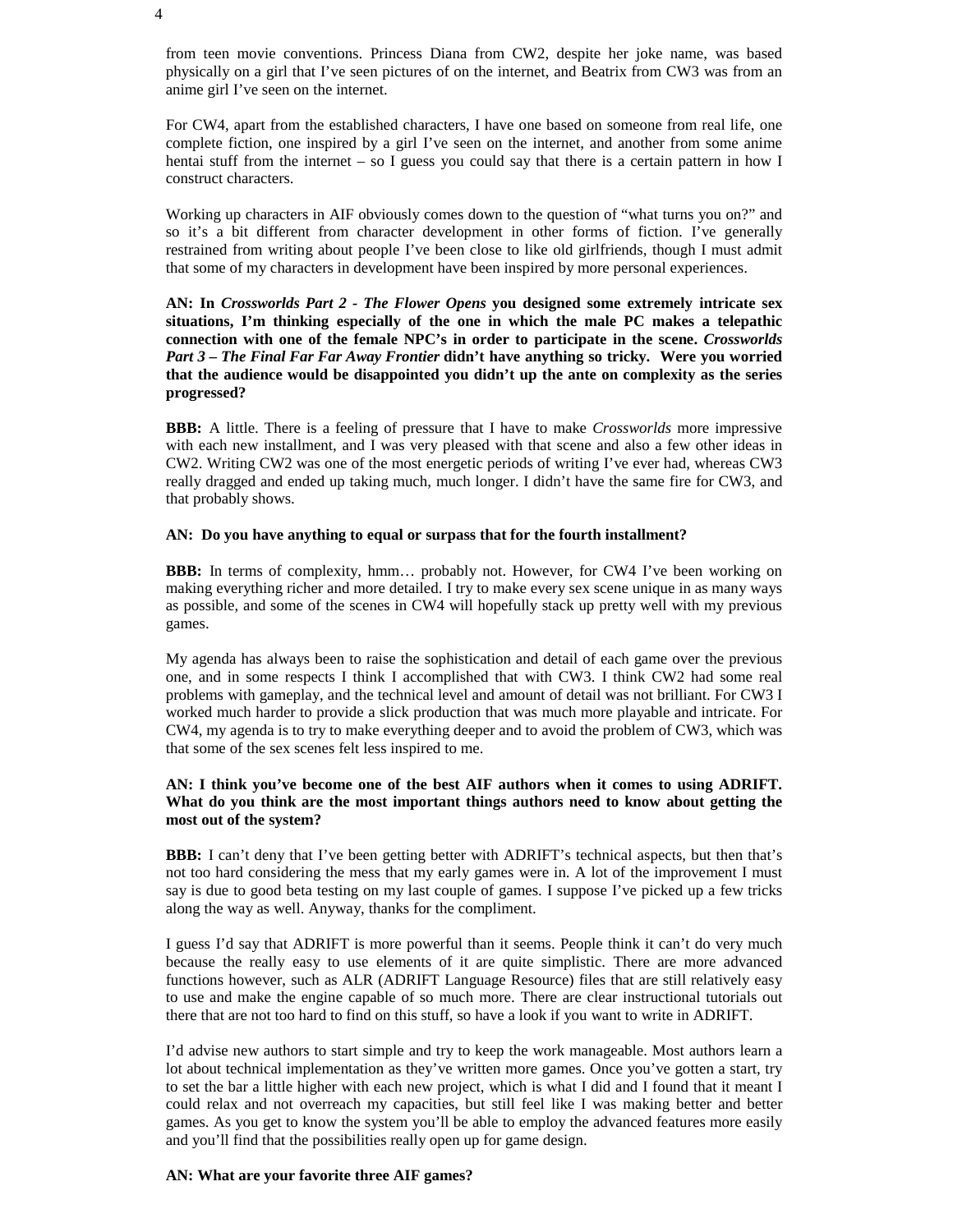**BBB:** I like a lot of AIF games, some of them for very unpretentious reasons, others for their sophistication. I think if I had to name three then it would be the three games that I really loved and replayed a lot before I started writing.

1. *Encounter 2: The Study Group* by Chris Cole. I loved the characters and the intense, heated atmosphere of this straightforward game. I think Encounter 2 had an obvious influence on me considering that the first game I wrote, Sleep Over, had quite a similar premise. At the time I didn't think I was writing under the influence of anything else, as I did plan to have those three girls appear in the *Crossworlds* series, but looking back I think the influence is pretty clear.

2. *Sam Shooter: Graduation Day* by One Eyed Jack. A fantastic game with some great scenes that can be funny and sexy at the same time. Again, I think some level of influence shows from this game in CW1. In fact it's largely coincidental that the second installment of *Sam Shooter* and *Crossworlds* are both set in a sudden shift to a fantasy world, but I got really creeped out when I saw that SSIV was set in hell, as I had originally planned CW4 to have demons and so forth in it (the plan has changed, by the way).

3. *Dexter Dixon and the Search for the Prussian Pussy* by A. Bomire. While I can't point to any obvious influence from this game on my own writing, I do know that playing this game really impressed me with the standard to which AIF can aspire. *Dexter Dixon* was the first game I played that I really felt demonstrated that AIF games could be nearly professional in quality.

On the subject of inspiration, I would just like to say that in a funny way Vachon's games were very inspiring to me. They gave me confidence that I could master ADRIFT to an acceptable degree and that I could write something that would be taken seriously. I don't think I'll put any of his games on my top three, however.

Our thanks to BBBen for providing insightful responses to our questions. BBBen's released games include:

*The Sleep Over Janey's Diary Crossworlds Part 1 - Normville Crossworlds Part II - The Flower Opens Normville High* (Winner of A. Bomire's 2004 Mini-Comp) *Crossworlds Part III – The Final Far Far Away Frontier*  BBBen won an Erin awards for best Female NPC for Debbie from the *Crossworlds* series. His AIF web site can be found at http://bbben.aifcommunity.org

#### <span id="page-4-0"></span>**Letter from the Editor (Continued)**

Seeing as how most AIF games set the PC as either a nameless 'you' or a fill-in-your-name 'you', most of the interest must be generated through the NPC's. So who are all these NPC-women and why do I want to get dirty with them (other than that I can)?

What's mostly clear is that the best NPC's are usually the ones provided with interesting backgrounds. This takes an author who cares enough about his creation to give her more than the description of her appearance in a couple of lines of hasty prose. Maybe there's partial information given about her in advance, and you're set up by the writing in the game so that you to are required to find out more about her. There should also be some interaction with her that allows the PC to connect some meaning to her outside of an SSS. This extra effort by the author makes her sex scenes more fun. NewKid is a master at this. Ms. Wynne in HI has the perfect blend of a bit of information given up front, with knowledge and desire increasing gradually through the game. I think she's one of the best NPC's in all of AIF. LoveLettersToLove packed an encyclopedia of background into his NPC's for *Escape Pod*, and though their backgrounds aren't entirely relevant to the action, they do help keep the characters focused and consistent throughout the game. BBBen is another author whose NPC's are rich, mainly through gradual character development. He talks about how they came to be in his interview in this issue of *Inside Erin.*

The other thing NPC's need, I think, is the right amount of physical description. Authors sometimes go overboard, and setting the correct balance between players' imagination and author's vision is a difficult challenge. Take Fanny from *Moist*:

"Fanny is queen Morghana's maid. She is a gorgeous young girl in her early twenties. She has long, blond hair and beautiful, round, firm tits. Below her small waist she has a well-rounded ass." She's pretty minimal, but I think she's classic in a fill-in-the-details kind of way.

5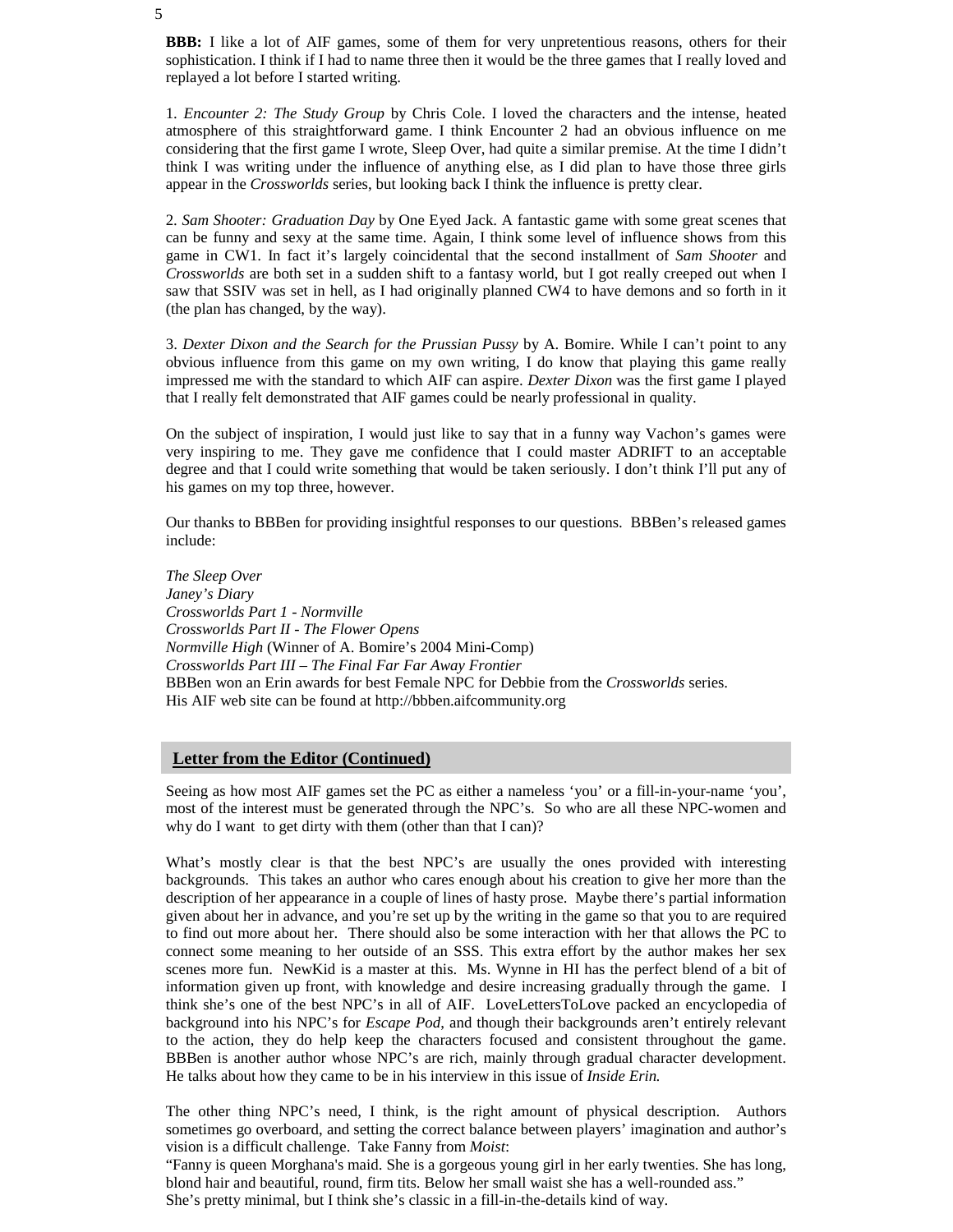Another convention is for authors to describe their NPC's in relation to known people, which is fine, but unless the NPC actually is the celebrity or TV character, I think the author needs to still fill in a few descriptors of her.

Personally, I like at least one but possibly more bits of personality built in to the NPC's physical description. As an example, I offer this AIF-type description of a woman I spied recently on the train; she instantly made me want to include her in an AIF:

"Stranger girl is very thin, with olive-toned skin and medium-length dark hair. She's wearing sunglasses (yes – in the dark train shed) so you can't see her eyes, but her lips are full and her eyebrows are heavy. She's wearing a flowing knee-length pink tube dress with a ruffled upper section that she barely fills. She probably doesn't realize it (or maybe she does?), but you – and everyone else – can see her white thong right through her dress."

While the real woman I'm describing may not be everyone's (or even my) perfect specimen, she certainly projected enough sexiness and personality that make it possible, through minimal description, to give readers the elements that attracted me to her. Plus, there are those questions posed in my description of her, the answers to which could become important elements later in the game.

<span id="page-5-0"></span>It is my plea, then, for authors to concentrate on building enough interest into their NPC's so as to give players something to go on, and to players to really use your imaginations and add the spark that makes an NPC come to life.

# **Stripping in an SSS** by BBBen

A critical element to the SSS (Steamy Sex Scene) is the stripping system. The way that characters remove their clothes is dealt with in a variety of different ways, again varying from author to author. The stripping system of each author seems to be different from the next, with perhaps some exceptions in the case of TADS games that use the same libraries. Authors will tend to pick and mix between different elements, and often I am sad to say it is pretty confusing as to what is required. Often in less polished games it seems like the author doesn't really know what system they are using themselves.

The most detailed approach is to make every item of clothing on the NPC an object, and make them each individually removable. Then a variety of sexual acts (usually just the more basic ones like "rub tits") will be possible in a variety of states of dress and undress. This system will often also require items of clothing to be removed in a specific order or for certain acts of foreplay to be conducted before clothes can be removed (like in *Rogue Cop*, where you have to "lick panties" before you want to remove them). This can be used as a 'game' element, potentially adding a small level of challenge to a sex scene.

Sometimes an author will have clothing removed in the course of sex, so that a player would "rub tits" on a fully clothed girl, and she would then remove her blouse in the course of the resulting action. Another variation on this idea is simply having the players get naked automatically when the conditions are met to start the SSS. For instance, you give the girl a pencil so she can finish her homework, and so naturally she wants to sleep with you. As soon as you give her the pencil you get a description of the two characters stripping off.

The way a PC's clothing is removed varies and can be mixed and matched as well, so that the command "strip" might remove all the PC's clothes but none of the NPC's clothes, or the PC may have to remove their clothes piece by piece, or possibly it may not even be an issue. Also, the NPC may have to be ordered to remove their clothes, and you cannot do it for them, as in "betty, remove papier-mâché hat". In some detailed games you can choose between having the NPC remove their clothes, or removing them yourself.

Generally once the PC is naked he/she cannot go outside, but in many cases this rule is not applied, particularly if the player's clothes are not described and are not items. Sometimes there are fairly complex rules regarding clothing and where you can go, and other times it is more or less assumed that you don't care what the PC is wearing.

I am generally trying to avoid saying "here's what I do…" but in such a confused and pluralistic case as stripping I think I have to. The system I use is to have a simple command of "strip" to remove the clothes of both characters at the same time, and "dress" to return them. The clothes are not simulated as separate items, but rather each character is treated as having two states – clothed and naked – and the descriptions of characters are based on those two states. The player cannot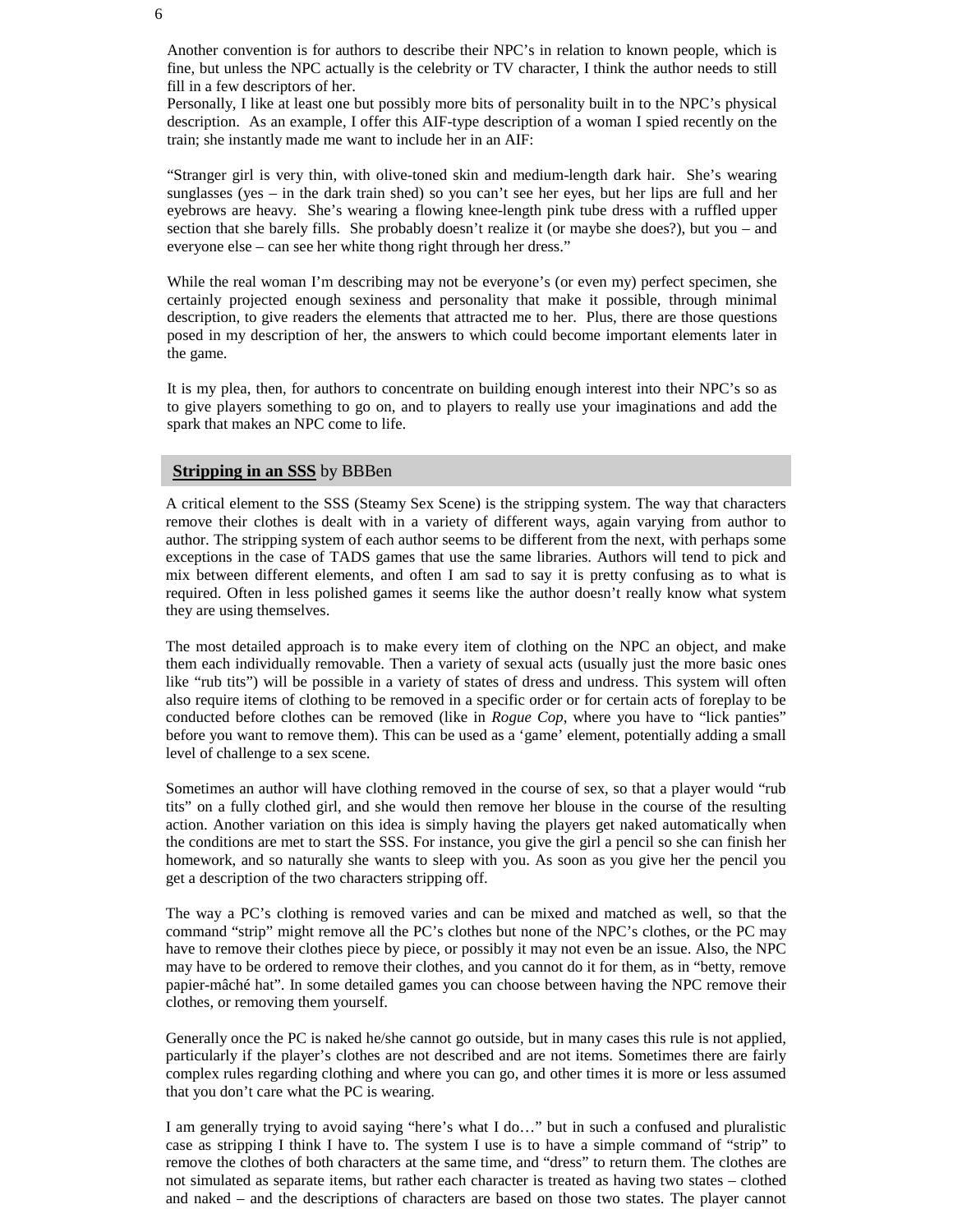leave the room while undressed, but generally can get dressed and undressed at will without ending the SSS. I preferred this system both as a player and a writer because it was clear and straightforward, and also because I personally don't find the stripping sequence all that engaging. Nevertheless, many players and writers consider it one of the most critical parts of an SSS.

What system an author uses is really down to how much focus they want to put on the stripping process, how much realism they want to include in the game (how "simulationist" they want to be), and how straightforward they want the process to be for the player. I would suggest that the most important thing when determining what stripping system to use is consistency and clarity. Don't assume that the player is going to know haw to strip, and don't make it too guess-the-verbish.

# <span id="page-6-1"></span>**This Month in AIF (Continued)**

There's been a little talk about a new AIF comp, with a focus on story elements and centred at the AIF Community Portal. While I think this is potentially a workable idea it's probably a bit soon after the CCAB comp to be thinking about it just yet. I'm sure before too long there will be another comp or mini-comp, as they've proven to be quite a popular medium for producing games and encouraging new authors.

As I've got an article and an interview in this month's issue, I don't have all that much to say here. I'll just say that the AIF Community Portal is coming along well, and the more people participate in it the better it will be.

# **New games for July 2005**

*Train* – by Sly Old Dog, released  $21<sup>st</sup>$  June – You are a commuter on a long train trip who will pass the time playing with a submissive schoolgirl. Note: This game was not announced to the general community upon release, so this notification is late.

Casting – by Fellatrix\_uk, released 7<sup>th</sup> July 2005 – You are an attractive young blonde woman from Essex, England, looking to make your way in Hollywood by any means necessary.

*Crawler's Delight* – by A. Troll, released  $15<sup>th</sup>$  July 2005 – Captured in the middle of an IF dungeon crawl, you are chained up and at the mercy of the wicked goblin queen.

# <span id="page-6-0"></span>**AIF Scuttlebutt** by A. Ninny

Hey, Kids!

Two new games are currently in beta. One is the third installment in **David Whyld's** series of choose-your-own-adventure games that currently includes *Choices* and *Decisions*. The new game is reportedly entitled *Options.* The other new game is by **Captain Cranky Pants**, whose previous game was *Dead or Alive: Xtreme Beach Sex.* 

Another point of interest is that we've been mentioned in *SPAG*, a newsletter for the IF community. Our thanks to **Paul O'Brian**, the outgoing editor of *SPAG* for the blurb. *SPAG'*s home page is [http://www.sparkynet.com/spag/.](http://sparkynet.com/spag) 

**A. Bomire** is working on a tutorial for writing AIF in TADS 2. We wish him success in this endeavor. We also wish for more A. Bomire games...

There has been quite a bit of discussion lately on the Yahoo! AIFarchive group about AIF dating sims written in TADS. Hopefully, we'll have something along those lines to play one of these days. We'd be interested, if someone wants to write a piece about what actually goes into a dating sim, in publishing something detailed about it.

**Chris Cole** has selected a list of teen models to appear in a new game tentatively entitled *Those Teasing Teens*. We understand he hasn't started working on it yet, but we do know that Chris can crank out games pretty quickly. Again, we hope to see this thing some day.

If you're working on something and want it mentioned here (or if you think I know about it and want it concealed), write me at [aifsubmissions@gmail.com.](mailto:aifsubmissions@gmail.com) Seeya next month!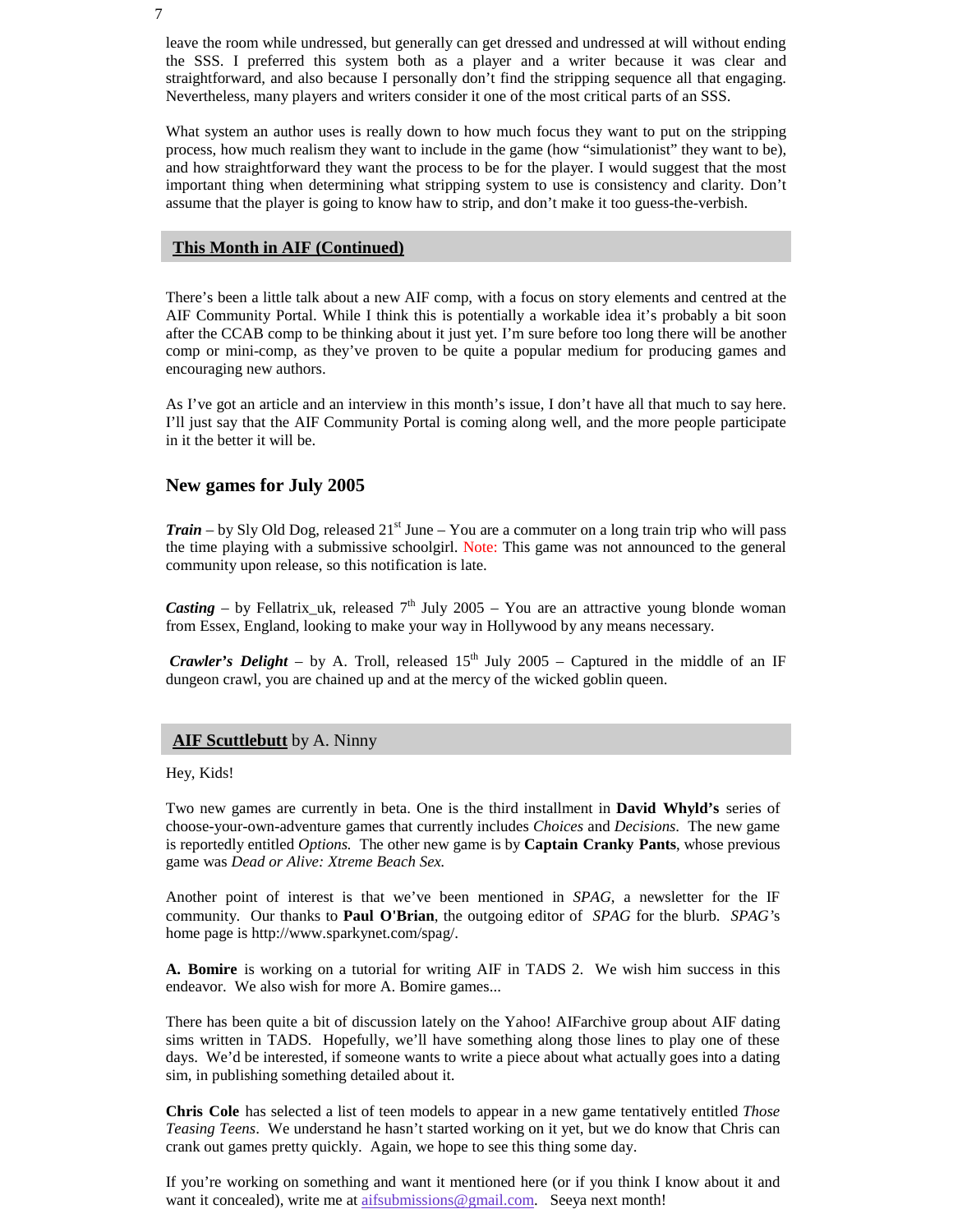# <span id="page-7-0"></span>**Erin Street: Interviews with AIF Players** by A. Ninny

We've heard quite a bit from a lot of AIF authors about what makes good AIF, and what should be happening in the community to promote AIF. But let's face it: a lot of people just want to play it, and we've heard very little from them to tell us how they feel about these questions. I decided that should change, so I grabbed a couple of AIF players by the elbow while they walked down the street and put a few questions to them.

This is the first in a series of brief player interviews that will appear in *Inside Erin.* This month, we thank Jon and T.E.W. for participating in the interview.

#### *Inside Erin:* **What kind of AIF games do you enjoy playing, and why?**

**T.E.W.:** I prefer AIF games with a decent background story and some puzzles. I prefer TADS games since TADS works best with my screen reading software. I have found that the new Inform games also works well with my screen reader. I prefer the longer games with several NPC's (both sexual and non-sexual.)

**Jon:** I find in general the AIF games that actually make you pause and think about them - not just reading thru text scenes that seem similar to 15 other games, those are the AIF games I truly enjoy playing. When it's a good game it leaves a memorable impression on you and you are even willing to play it again to try to catch all the points. When it's a cookie-cutter game you finish with like 80% of points and don't want to even bother to find that last bit. Also, I am strongly against games that force you to do one thing or another. When a game tells you what your player doesn't want to do or what your tastes are, it takes away the interactive part and becomes just a story to read. Some authors will surely say it is the author's tastes that are represented, well, yea you are right, but your players should decide what they want to do with the character (within logical reasons).

## *Inside Erin:* **It has been suggested that without a solid story, an AIF game is pretty much worthless. How important to you is the story in an AIF game?**

**T.E.W.:** The story in an AIF games is more than less important to me. I'll give a sex romp a try but unless it is written well it won't hold my interest and I won't be inclined to complete it.

**Jon:** I think a good story to an AIF game really does help, without story or something cohesive you are just muddling around looking for the next sex scene. The only way that you can save this is with great sex scenes, I have played authors' games that the story was horrid but were saved due to sex scenes. So for the most part, I think a story can make or break a game.

## *Inside Erin:* **What are your two favorite AIF games (and why did you choose them)?**

**T.E.W.:** My two favorite AIF games are *Backlot* and *Ideal Pacific Coast University*. Both of these games have strong storyline, are extremely well written with puzzles that make you think or search, are very well tested and play easily and are written in TADS.

**Jon:** I think the first would be *Dear Brian*, simply because it was so enjoyable and gave many options. While puzzling in parts, it wasn't a guess-the-verb or a find-an-object-in-a room-theauthor-never-mentions type of puzzling. It also had wide variety of sex scenes, it gave a little something for everyone. My other favorite would probably be one of the One-Eyed Jack games, but I can't quite pick a favorite among them as I loved all of the Sam Shooter series. They were games that had great stories and kept you coming back to find everything, but never prevented you from completing the game if you didn't get everything.

# *Inside Erin:* **There are a few of us who seem to be scurrying about, making portals and newsletters, running comps, etc. From the player's perspective, do you think all this is helpful to you, and could anything be added/changed to make it more useful?**

**T.E.W.:** I find [the newsletter] interesting and especially like the interviews and reviews. I'm not an author so the more technical aspects don't interest me much, but I'm glad they are there to give authors some ideas and resources. I would find it useful and helpful if www.aifcommunity.org had news updates so I could determine whether any new games had been posted since the last time I checked.

[Editor's note: we do make an effort to post new game releases on the newsletter web site, but an announcement at the Community Portal is a good idea as well.]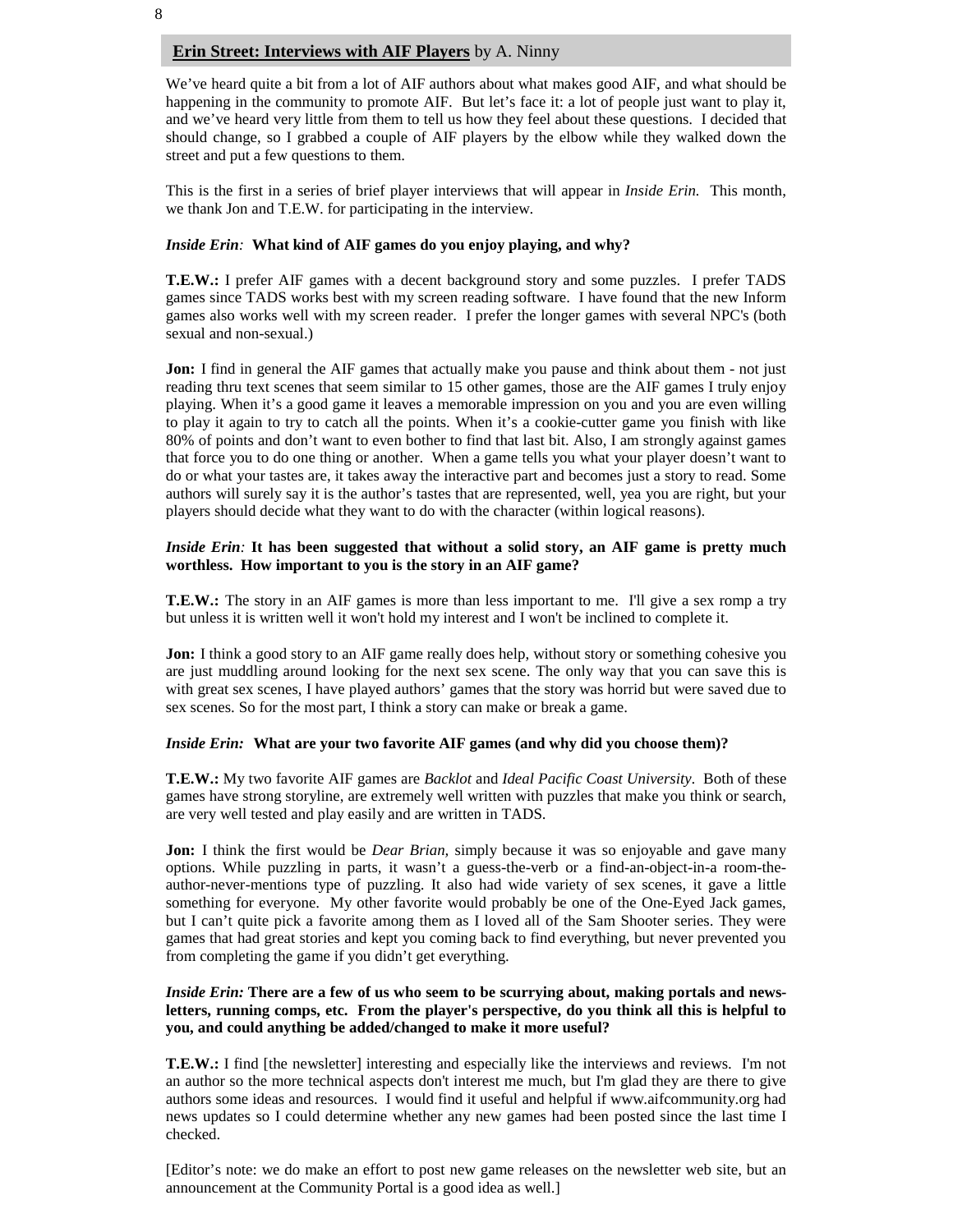**Jon:** I think [the newsletter] is helpful, but it varies from being helpful to being useless as there are so many things out there and most are not spoke of enough to get to know what they are. It would be nice if a nice, single, easy-to-navigate website were brought back. It would have a message board inside and other things in different parts of the one site instead of having to comb thru Yahoo! groups to find what you are looking for. If all were brought under one, it could advertise contests where it isn't possible for someone to miss it. This could get us away from the having to go to 5 different locations to get some information.

[Editor's note: this is the goal of the AIF Community Portal, which in time we hope will supplant the Yahoo! Group and be a one-stop-shop for all AIF info.]

# *Inside Erin:* **Finally***,* **in the same vein: What do you think could be done to increase player participation in things like competition and awards voting?**

**T.E.W.** I think getting some of the better written games on the IF archive would increase participation and acceptance. That is how I first discovered the genre. I ran across Moist and Gamma Gals on the www.wurb.com Baf's Guide page. People would enjoy One-Eyed Jack, A. Bomire, and the like if they had a chance to see the humor, technical implementation, and sauce in a good game.

**Jon:** Honestly, I don't think you can make people participate, and more often then not you are going to get maybe at most 10% that do participate in questions, surveys, competitions and such. You can appeal to those that are creative but the lurkers will remain lurkers no matter what you do. You will just end up stressed out due to lack of participation if you worry about a contest not having many entries or end up sounding very sarcastic and that just pushes your borderline people away.

\* \* \*

If you'd like to participate in a future "Erin Street" interview, send an e-mail to the Editor. If nobody volunteers, you might find yourself grabbed by the elbow with a microphone shoved in your face like Jon and T.E.W. were!

# <span id="page-8-0"></span>**Game Reviews**

# *Train***, a review by A. Ninny**

| <b>Game info:</b> | <i>Train</i> released June 21, 2005            |  |
|-------------------|------------------------------------------------|--|
| Author:           | Sly Dog                                        |  |
| <b>Platform:</b>  | <b>ADRIFT 4</b>                                |  |
| Size:             | 30KB                                           |  |
| <b>Content:</b>   | $m/f$ , $m/m/f$ , underage, mild coercion/rape |  |
| <b>Game Type:</b> | T&AIF                                          |  |
| Length:           | <b>Short</b>                                   |  |
| <b>Reviewed:</b>  | July, 2005                                     |  |
| <b>Extras:</b>    | None                                           |  |

## **Basic Plot:**

The action takes place on a train during an evening commute. The PC spots a nubile female passenger and coerces her into an impromptu tryst.

## **Overall Thoughts:**

I've always felt that Sly Dog could be a good AIF author. His writing is decent and his story ideas are interesting. His downfall in the past has been that his games have never been technically clean. *Train*, while certainly not glitch-free, is better in that respect, largely, I think, because it is much smaller than his previous two efforts. For you players who have written off Sly based on his games' bugginess, I suggest a play-through of *Train*. Your time investment is small, and you should get some enjoyment from it.

## **Puzzles/Gameplay:**

One interesting thing about the game is that it has a branching story line, and that which branch you take is determined by an apparently random function inside the game. Other than that, the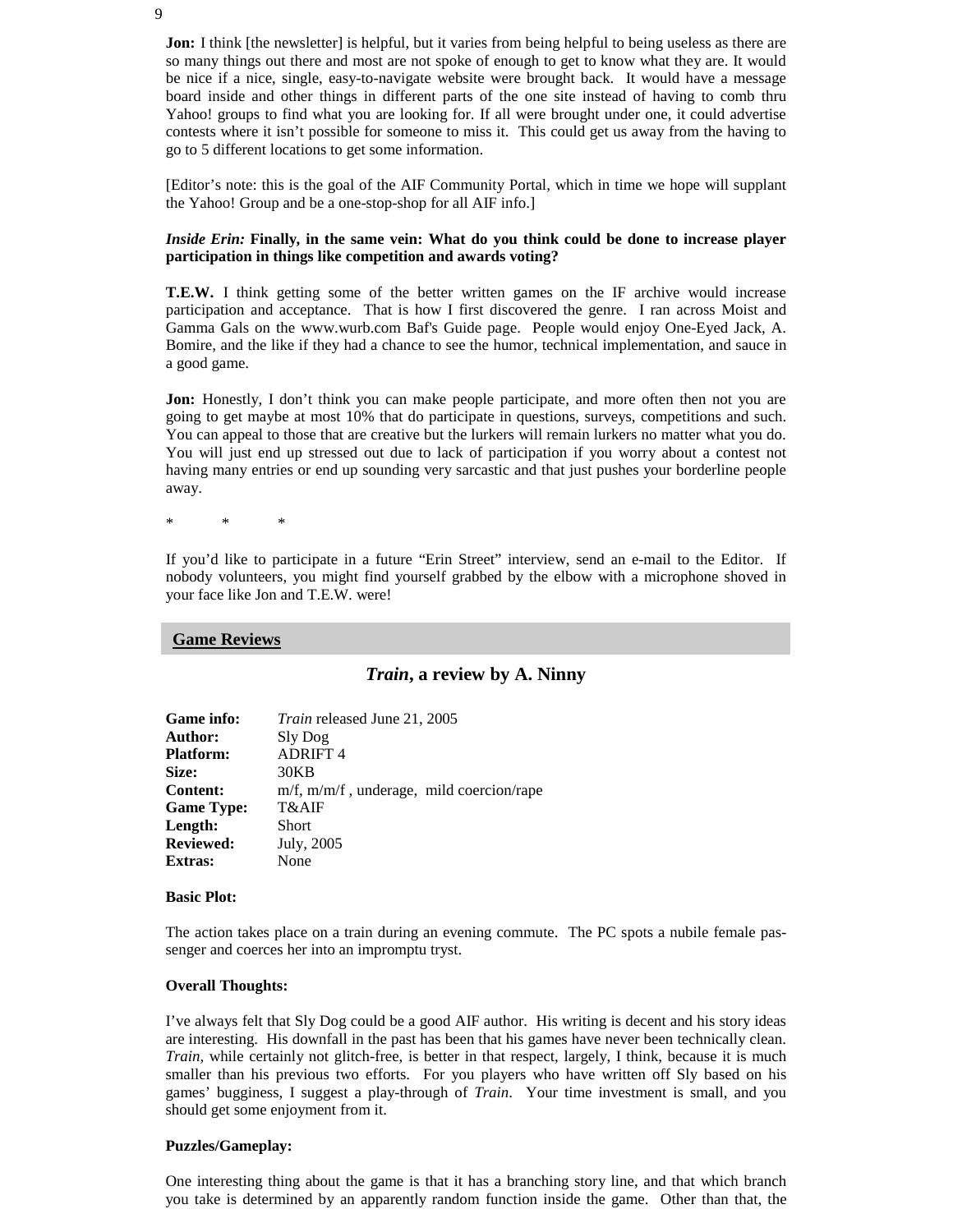10

gameplay is fairly linear and simple, though there are a couple of guess-the-verb problems that could cause vexation.

## **Sex:**

Sly Dog's sex writing is pretty strong, and I thought the game was reasonably hot. The semiwilling Emma is pretty fun to play with, and the way she goads then takes care of the male NPC's is nicely done.

## **Technical:**

There are some issues, especially guess-the-verb problems, and a number of annoying bugs, so I can't, sorrowfully, say that Sly's cleaned up his act. Additionally, Sly's site indicates the game was not beta-tested. Tsk, tsk.

## **Final Thoughts:**

I think Sly has a way to go in his technical implementation of ADRIFT, and after numerous games, it's disappointing that he still doesn't really get it. Still, this game is better than most of his previous efforts and is worth a quick play (or several – to get all the story branches).

## <span id="page-9-0"></span>**Rating: C**

| Game info:        | Sex Artist released June 20, 2005                                     |
|-------------------|-----------------------------------------------------------------------|
| Author:           | A. Ninny                                                              |
| <b>Platform:</b>  | <b>TADS</b>                                                           |
| Size:             | $409$ kb                                                              |
| <b>Content:</b>   | $m/f$ , f/f, $m/f/f$ , voyeurism                                      |
| <b>Game Type:</b> | T&AIF                                                                 |
| Length:           | Medium                                                                |
| <b>Reviewed:</b>  | July 2005                                                             |
| <b>Extras:</b>    | Took first prize in Christopher Cole and A. Bomire's AIF competition. |
|                   |                                                                       |

# *Sex Artist***, a review by Grimm Sharlak**

#### **Basic Plot:**

You play the part of Buzz, a painter who focuses on the more risqué side of human interaction. Tired of both painting porn actresses and the money-grubbing cock-tease that is your girlfriend Claire, you set out to get some better models while making money to get a little further with Claire…

#### **Overall Thoughts:**

Sex Artist took out the first prize in the recent CCAB comp, and A. Ninny's previous comp game, *Parlour* was also highly regarded. So I was expecting big things from this title and for the most part it delivered.

#### **Puzzles/Gameplay:**

While the puzzles in Artist can be taxing, the flow of the game itself is rather straightforward – you start the game, you check your messages, you get invited to the opera… And so on. The only real struggles I had were with some of the smaller, but still necessary actions; getting a certain character in the right mood, etc. While it never came down to "guess the verb" some of these situations did have many players scratching their head. So while the puzzles could be tough, they were never illogical.

What hurt the game's enjoyment, initially, were all the error reports Ninny himself was making! However, as long as you have the latest version (v1.1), these bugs are now gone.

#### **Sex:**

While the sex scenes in Artist won't match up to the technical achievement that was Parlour (partly due to time considerations, and partly due their being way more sex in this game) the sex is still considerably good and the women are desirable. Watching Liz in the park, Toni posing, or Claire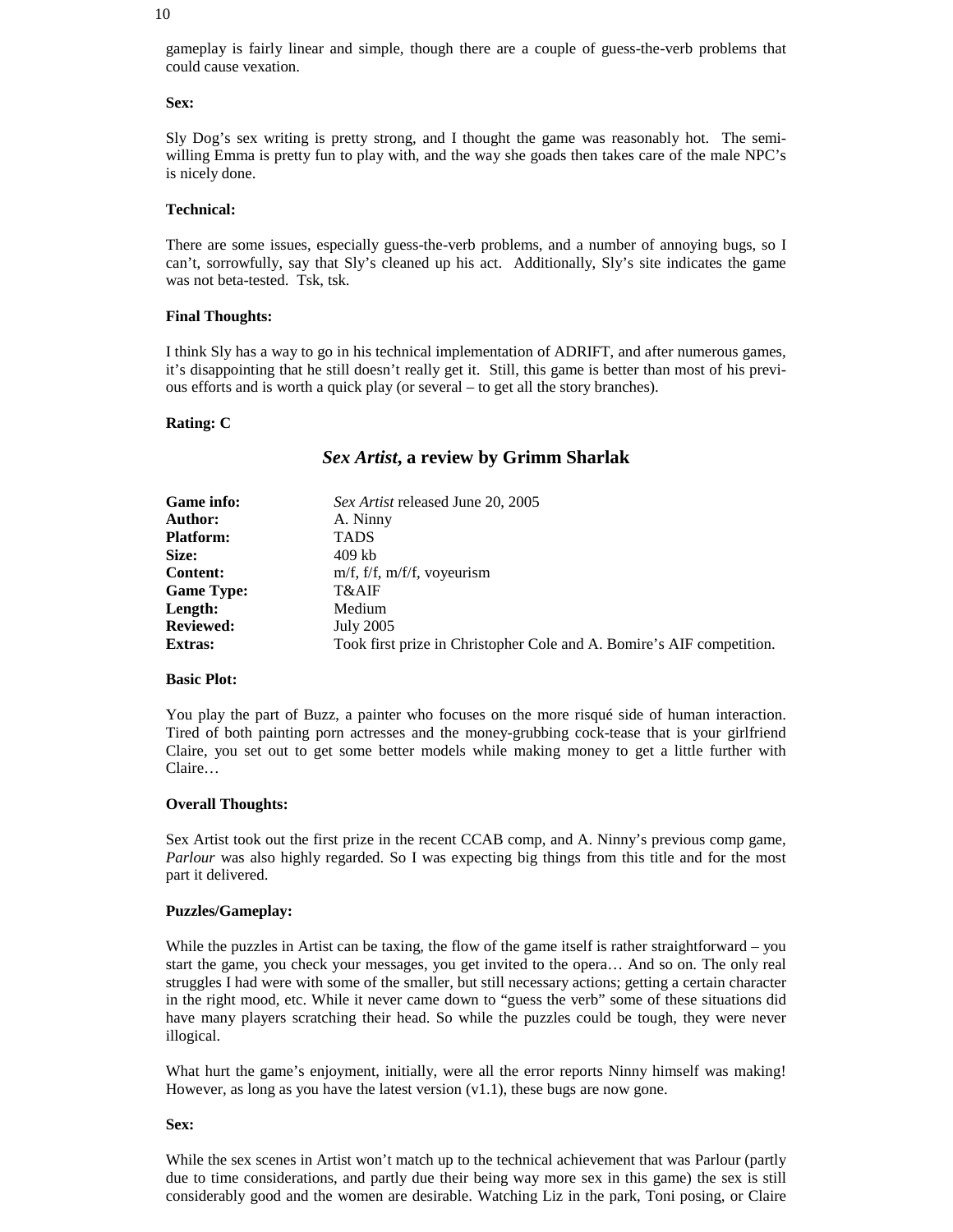teasing really makes the player desire the woman in question, making the eventual conquest even more enjoyable.

Not that the sex scenes needed the help. The player, being an artist, will be a voyeur at times, but this usually leads to the player taking part in the action. This action is well written, and has different descriptions depending on the location the sex is taking place in. Overall the sex is a great effort and very well done by Ninny.

## **Technical:**

While the competition edition of Artist had some technical issues, the version now out is technically sound. After a few weeks in the community, no one has reported any issues with the game and this reviewer hasn't noticed any problems either.

As for the technical complexity of the game, the drawing sections are quite well, as the simple "draw" command's outcome changes on previous tasks completed. As stated, the puzzles are logical as well, showing Ninny has a good technical grasp of TADS. Well done all around.

#### **Intangibles:**

The almost game-long tease performed by Claire makes the final sex scene one of the most satisfying of recent memory. While the game isn't all about getting with Claire, it's one hell of a reward for completion of the game.

## **Final Thoughts:**

A. Ninny's latest effort well deserved to win the CCAB Comp, with hot sex, hot women and a great original premise. Needless to say, between *Sex Artist* and *Parlour*, A. Ninny is building a great reputation as an author.

## <span id="page-10-0"></span>**Rating: A -**

# *Crawler's Delight***, a review by A. Ninny**

| Game info:        | Crawler's Delight released July 14, 2005 |
|-------------------|------------------------------------------|
| Author:           | A. Troll                                 |
| <b>Platform:</b>  | <b>ADRIFT 4</b>                          |
| Size:             | 38KB                                     |
| <b>Content:</b>   | $m/f$ .                                  |
| <b>Game Type:</b> | T&AIF                                    |
| Length:           | <b>Short</b>                             |
| <b>Reviewed:</b>  | July, 2005                               |
| <b>Extras:</b>    | None                                     |

## **Basic Plot:**

You're a text adventure and IF player-character who's unfortunately gotten himself imprisoned by a goblin queen.

#### **Overall Thoughts:**

When I first saw this game and noticed the author: 'A. Troll', I admit I was sceptical. It turns out that *Crawler's Delight* is a very interesting little game that runs up many of the clichés of IF and AIF. It is apparently written by someone who has spent a great deal of time in worlds like that of *Zork*, putting chalices in trophy cases. I bet the author really had a ball writing *Crawler's Delight*, and he or she seems to enjoy reminding us at intervals that we're in an AIF-cum-text adventure: "Apparently [the treasures] just don't matter in games like this."

## **Puzzles/Gameplay:**

The story is quite linear, and there aren't really any puzzles. The game gently prompts you as to the sequence of actions, and, considering that for most of the game you're chained to a wall, there isn't a need for alternatives.

11